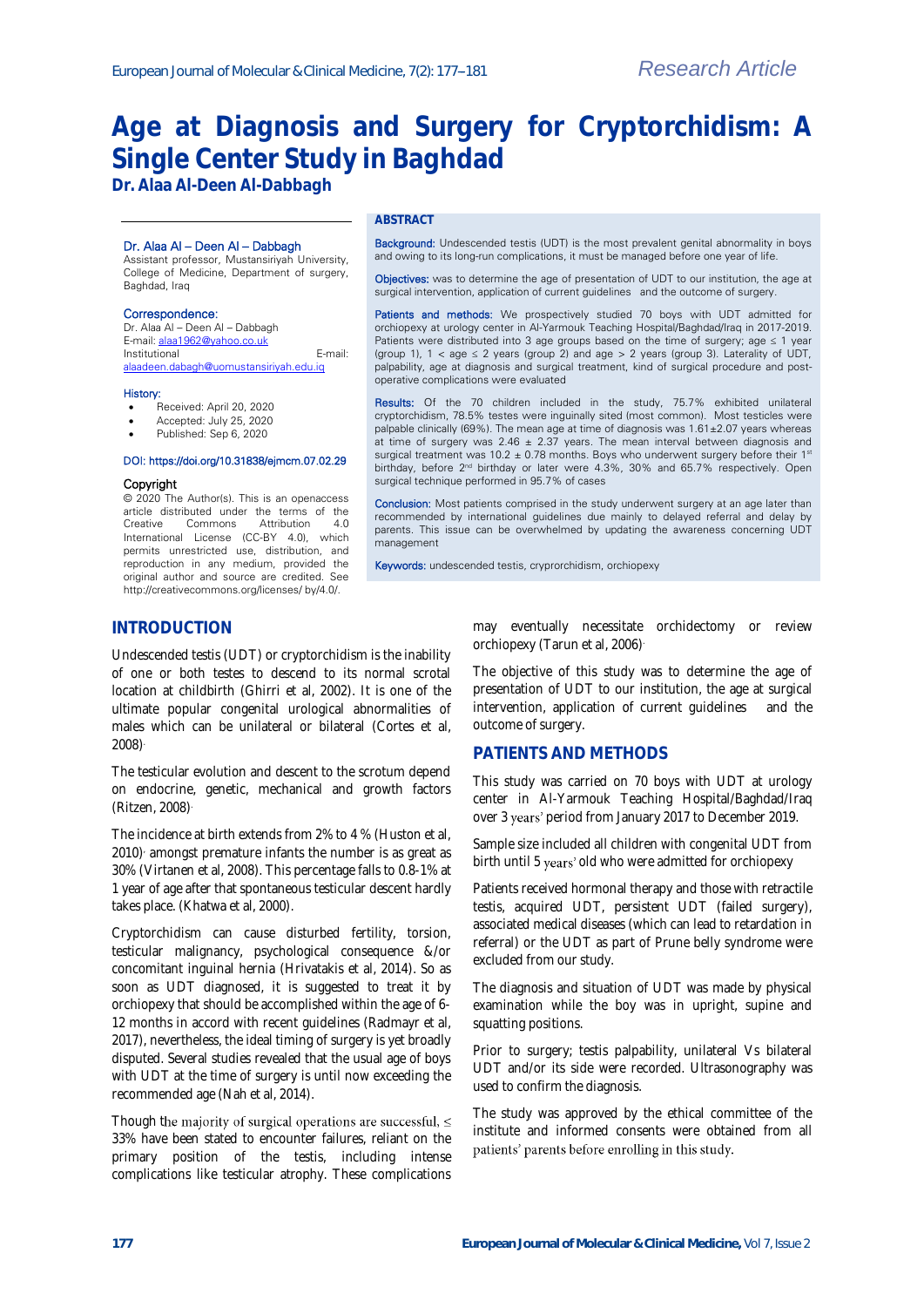Orchiopexy was performed using inguinal or laparoscopic approach according to the location of the UDT.

Patients were divided into 3 groups based on the time of surgery: age  $\leq 1$  year (group 1),  $1 <$  age  $\leq 2$  years (group 2) and age > 2 years (group 3)

The study characteristics comprised the following:

a) laterality of the cryptorchid testis;

b) palpability;

c) concomitant genitourinary anomalies;

d) age at diagnosis and surgical treatment;

e) kind of surgical procedure and

f) post-operative complications

After surgery Patients were followed up at 1, 3, 6 months and 1 year with clinical and ultrasound examinations for prompt recognition of any alteration in the site, volume or consistency of the testes.

The Statistical Analysis System- SAS (2012) program was performed to detect the influence of different elements on article variables. Chi-square test was applied to identify significant comparison among averages in the current research.

#### **RESULTS**

Through the study period and out of 70 patients presented with UDT, 53 (75.7%) displayed unilateral UDTs (29 right sided & 24 left sided), whereas the other 17 (24.3%) cases got bilateral UDTs. (Table 1)

| Table 1: Lateralization of UDTs |            |            |                  |               |                  |  |  |
|---------------------------------|------------|------------|------------------|---------------|------------------|--|--|
|                                 | I eft      | Right      | <b>Bilateral</b> | Number (%) of |                  |  |  |
| Age group                       | $n (\%)$   | $n (\%)$   | $n (\%)$         | patients      | <b>Testicles</b> |  |  |
| $\leq$ 1 year                   | 0(0.0)     | 2(66.6)    | 1(33.3)          | 3(4.3)        | 4(4.6)           |  |  |
| $1 <$ age $\leq 2$ years        | 6(28.5)    | 10(47.6)   | 5(23.8)          | 21(30)        | 26 (29.9)        |  |  |
| $> 2$ years                     | 18 (39.1)  | 17(36.9)   | 11(23.9)         | 46(65.7)      | 57(65.5)         |  |  |
| Total                           | 24(34.3)   | 29 (41.4)  | 17(24.3)         | 70 (100)      | 87 (100)         |  |  |
| p-value                         | $0.0027**$ | $0.0001**$ | $0.0439*$        | $0.0001**$    | $0.0001**$       |  |  |

\* ( $p \le 0.05$ ), \*\* ( $p \le 0.01$ )

Around 90% of cryptorchidism was either at the upper scrotum, superficial inguinal ring (suprasacral) or in the inguinal canal (inguinal), whilst 10% was either halted at the deep inguinal ring or intra-abdominal (above inguinal) (Table 2).

**Table 2: Sites of UDTs and surgical approaches**

| Location       | Group 1<br>$n (\%)$ | Group <sub>2</sub><br>$n (\%)$ | Group 3<br>$n (\%)$ | Total<br>$n (\%)$ | P value     | Surgical<br>approach n (%) |
|----------------|---------------------|--------------------------------|---------------------|-------------------|-------------|----------------------------|
| Upper scrotum  | 1(33.3)             | 2(9.5)                         | 1(2.2)              | 4(5.7)            | $0.0001$ ** | Inguinal                   |
| External ring  | 2(66.6)             | 3(14.3)                        | 3(6.5)              | 8(11.4)           | $0.0001$ ** | 67(95.7)                   |
| Inguinal canal |                     | 13(62)                         | 38 (82.6)           | 51(72.9)          | $0.0073$ ** |                            |
| Internal ring  |                     | 1(4.7)                         | 3(6.5)              | 4(5.7)            | 0.581       |                            |
| Intraabdominal |                     | 2(9.5)                         | 1(2.2)              | 3(4.3)            | 0.105       | Laparoscopic<br>3(4.3%)    |
| Total          | 3(4.3)              | 21(30)                         | 46(65.7)            | 70 (100)          | $0.0006$ ** | 70 (100)                   |

Out of 87 cryptorchid testes, the palpable and impalpable UDTs were 60 and 27 (69% and 31% respectively)

The mean age at orchiopexy was  $2.46 \pm 2.37$  years (range from 0.58 to 5 years). Age of boys at surgical treatment was as followed: within 1 year  $[n= 3, (4.3\%)]$ , between 12 to 24 months  $[n= 21, (30\%)]$  and older than 2 years  $[n= 46,$ (65.7%)] (Table 3). All patients with suprasacral and inguinal testes were submitted to orchiopexy by traditional inguinal approach, while patients with abdominal testicles underwent laparoscopic orchiopexy (Table 2). Nearly 29%

of cases had combined operations with orchiopexy, most commonly were circumcision in 11patients, herniotomy in 7 and hydrocelectomy in 2 cases.

The mean age at date of diagnosis was  $1.61 \pm 2.07$  years (range from 0.008 to 3.3 years). Age at initial diagnosis was shown in (Table 3), there were 48 (68.6%) cases detected within 2 years of age and 22 (31.4%) cases determined later; however despite early diagnosis; only 24 (34.2%) patients were operated on during their first 2 years of life.

| Table 3: Age distribution at time of diagnosis and surgery |                            |                            |  |  |  |
|------------------------------------------------------------|----------------------------|----------------------------|--|--|--|
| Age group                                                  | At time of diagnosis n (%) | At time of surgery $n$ (%) |  |  |  |
| 0-12 months                                                | 18(25.7)                   | 3(4.3)                     |  |  |  |
| 12-24 months                                               | 30(42.9)                   | 21(30)                     |  |  |  |
| $> 24$ months                                              | 22(31.4)                   | 46(65.7)                   |  |  |  |
| Total                                                      | 70 (100)                   | 70 (100)                   |  |  |  |
| P-value                                                    | $0.0269*$                  | $0.0001**$                 |  |  |  |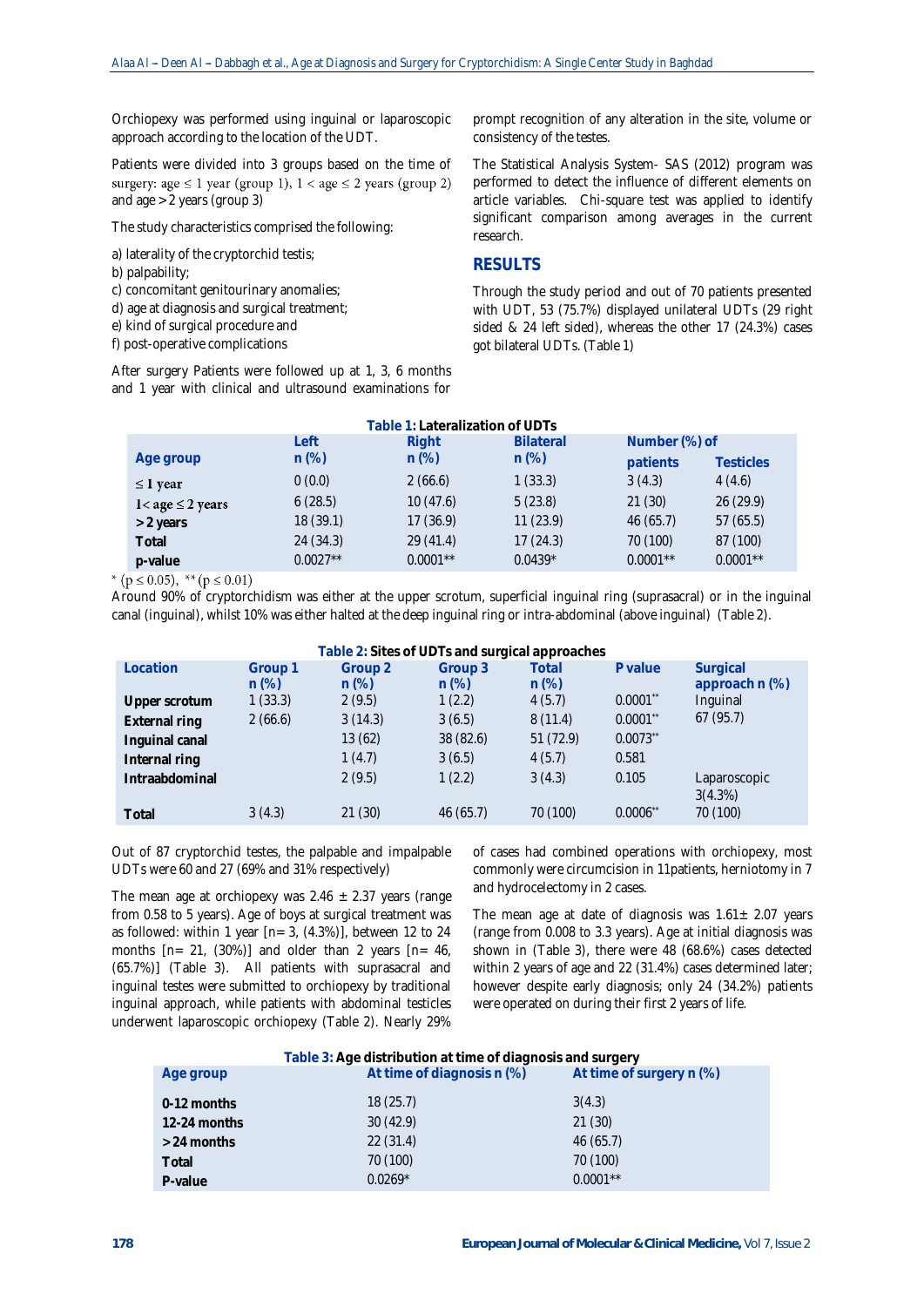The mean interval between diagnosis and surgical treatment was  $10.2 \pm 0.78$  months.

Four (5.7%) boys out of 70 who were submitted to orchiopexy experienced complications: hematoma occurred in 1 boy, sepsis in 1 and 2 boys developed wound infection.

### **DISCUSSION**

Testicles that keep undescended within 6 months of life are improbable to descend in a spontaneous manner (Alhazmi et al, 2018), consequently patients have to be referred for operation to assure well-timed orchiopexy between 6 and 12 months of age (Surgical advisory Panel, 2014) to prevent complicated states of histological alterations, infertility and malignant tumor (Africa Gasana et al, 2012)

In our series of patients, the UDT cases were largely unilateral (75.7%) with involvement of the right side in 41.4% of patients. This number was nearly comparable to the findings in else researches which as well revealed notable right side involvement (Suljendic et al, 2018; Chan et al, 2015; Malikarjuna et al, 2018), nevertheless this finding opposed the result of Mohammad et al ref 15 who stated that the most prominent side to be the left.

In this study, most boys displayed the UDTs in the inguinal canal followed by suprasacral position and the scarcest site (4.3%) was intra-abdominal, which was in accordance with other studies (Radmayr et al, 2017; Malikarjuna et al, 2018). Conversely diverse results were informed by other researches; one of them (Abolyosr, 2006) established that the cryptorchid testes were high abdominal in 47.1% of patients, 31% of boys exhibited the UDT in the inguinal canal and 8% displayed the undescended testicle at the inguinal canal exit. Other one (Castillo et al, 2014) demonstrated the intraabdominal UDT in 55% of children.

As consistent with another study whose the proportion of palpable UDTs was 66, 94% (Keith et al, 2005) we noticed that 69% of undescended testicles in the current study were palpable. This finding was also in agreement with the percentage of palpable cryptorchid testes in 2 other studies (Mohammad Alnoaiji et al, 2019; Alsaywid, 2013) . On the other hand, in a different study a considerably higher percentage of UDTs (90%) was palpable (Sharif et al, 2017). Impalpable UDTs were either because of their location (intracanalicular, intraabdominal) or their size (testicular atrophy)

In the present study 42.9% of our patients were detected after the 1<sup>st</sup> year of their life with a mean age at diagnosis of 19.3±2.07 months. This concur with other studies (Neel, 2010; Chen et al, 2013) demonstrating that 45% to 57.6% of their patients were diagnosed after their first birthday with 13.7 months mean age of diagnosis (Alsowayan et al, 2018) .

In spite of debates concerning the time of surgical treatment, some studies documented rational latent fertility when orchiopexy was performed during the 1<sup>st</sup> year of life (Kollin et al, 2007; Park et al, 2007) others record reasonable results when the operation is achieved before the age of 2 years (Kim et al, 2011) nevertheless performance of

orchiopexy at an age between 6 and 12 months may avoid further harm to the testes and may improve fertility in the future (Jallouli et al, 2009; Jungwirth et al, 2012)

In our center, the mean age at time of operation was 2.46  $\pm$ 2.37 years which was far away from the best possible age advocated for surgery. Comparing our consideration with other researches from everywhere in the world, similar results of late repair were found with a mean age of orchiopexy ranged from 1.6 to 5.1 years (Malikatjuna et al, 2018; Neel, 2010; Chen et al, 2013; Marchetti et al, 2012; Bayne et al, 2011; Jensen et al, 2011, Moslemi, 2014; springer et al, 2013; Lim et al, 2003; Dobanovackic et al, 2016; Kokorowski et al, 2010) representing poor obedience to the professional guidelines on timing of orchiopexy, displaying a public problem. Nonetheless, promising results were reported by some studies (Alsaywid, 2013; Bajaj et al, 2017) which showed a mean age at surgery being 11 and 12.6 months respectively

The late corrective surgery beyond the global proposed age is yet a worldwide dilemma. This is of alarming as delayed surgical repair for UDT may be accompanied by bigger danger of testicular tumor and reduced fertility possibility in the patients (Carson et al, 2014). The reasons for this postponement are either attributed to delayed diagnosis, delayed referral or delay owed to parents (Alsowayan et al, 2018; Sinha et al, 2008 ). In current research we discovered that although about 2/3 of boys with UDTs were identified within 2 years of age; only half of them underwent surgery at age  $\leq$  2 years old and the total percentage of primary surgery achieved after 12 months up to 5 years was 95.7%. This figure was very much higher than two studies (Hrivatakis et al, 2014; Nah et al, 2014) reporting 70% and 82% of cases undergoing surgical treatment after 12 months and indicating that there was an obvious delay in demonstration of cases. In our institution the potential explanations of late presentation of UDTs were incorrect checkup of the external genitalia post-delivery because the public health workers had limited information and poor policy about UDTs, absence of programed testicular examinations by referring staff, mistaken facts offered to families concerning appropriate timing of operation based on international guidelines and recommendations, a study in the united states showed that just 14% of general practitioners and 30% of pediatricians supported orchiopexy before the 1<sup>st</sup> year of life (stickler et al, 1995). Additional survey in USA stated that 20% of physicians did not refer boys with cryotorchidism till puberty (Shnorhavorian et al, 2012) additional reasons for surgical delay in our community included negligence of parents due to lower educational level and poor socioeconomic status of the family.

Most patients in this study (95.7%) underwent operation by open surgical procedure, whereas the laparascopic technique was performed only in (4.3%) of cases. Sharif et al recorded the usage of laparoscopy in only 9.65% of their cases (Sharif et al, 2017) .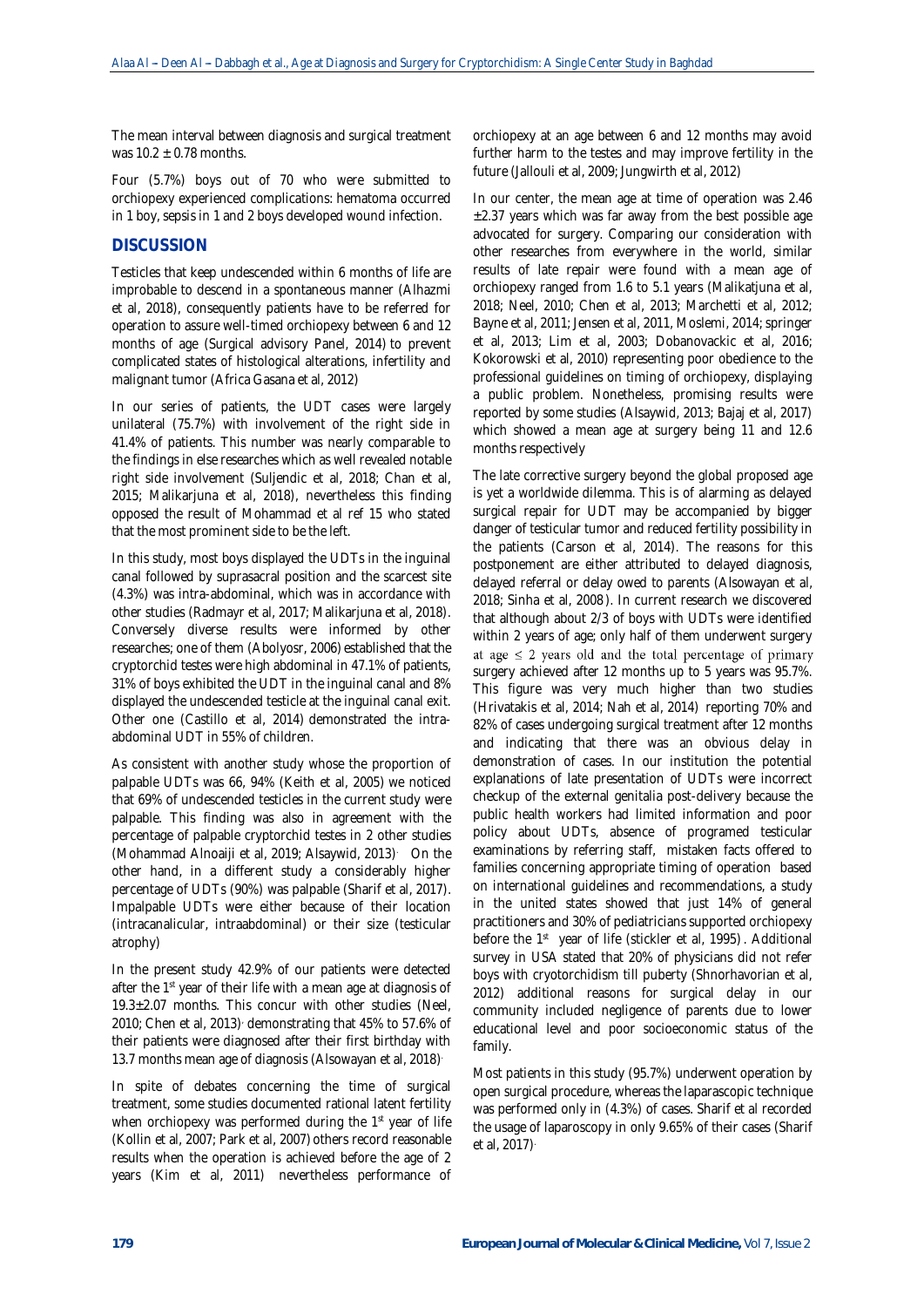In the present study the mean interval between diagnosis and surgical treatment was  $10.2 \pm 0.78$  months. Similarly, in a study made by (Mohammad alnoaijii et al, 2019), a fairly same period was identified (8 months)

Complications were recognized in 4 patients (5,7%) in our series. Comparable average of complications was described by preceding studies ranging from 4.2% to 6.8% (Alsaywid, 2013; Sharif et al, 2017)

The limitation of the present study involved confinement to single center in Baghdad, so it could not be popularized to other hospitals (academic and public), small figure of studied patients, short-term observation and lack of data on orchiopexies done by general or pediatric surgeons

# **CONCLUSION**

In our study the larger number of boys was submitted to orchiopexy past the international recommendation between 6-12 months of age. Learning programs to educate pediatrician, surgeons and parents are essential to improve alertness of the significance of the early identification and scheduled surgical treatment of undescended testes

## **CONFLICT OF INTEREST**

None

### **FUNDING**

None

## **ACKNOWLEDGMENT**

Big gratitude to the efforts and support to prepare and accomplish this article, offered by our institutes; Al-Mustansiriyah University, Medical college, Department of Surgery and Al-Yarmouk Teaching Hospital.

### **REFERENCES**

- 1. Alhazmi h, Junejo NN, Albeaiti M, et al. Timing of orchiopexy at a tertiary center in Saudi Arabia: reasons for late surgery. Ann Saudi Med 2018: 8: 284- 287
- 2. Africa Gasana G, Meta KA. Pattern of presentation and management of patients with undescended testis at Killimanjaro Christian Medical Center, Tanzania. African Journal of Urology 2012; 18(3): 124-6
- 3. Abolyosr A. Laparoscopic versus open orchiopexy in the management of abdominal testis: a descriptive study. Int J Urol 2006; 13 (11): 1421-4
- 4. Alsaywid B: Surgical management of undescended testis: a two-year practice audit Central Pediatric surgery 2013; 2: 1-13
- 5. Alsowayan OS, Basalelah JH, Alzahrani AM, et al. Age at presentation of undescended testicles: a singlecenter study in Saudi Arabia. Ann Saudi Med 2018; 38: 137-139
- 6. Bayne AP, Alonzo DG, Hsieh MH, Roth DR. Impact of anatomical and socioeconomic factors on timing of urological consultation for boys with cryptorchidism. J Urol 2011; 186: 1601-5
- 7. Bajaj M and Upadhay V: Age at referral for undescended testes: has anything changed in a decade? N Z Med J 2017; 130: 45-49
- 8. Cortes D, Kjellberg EM, Breddam M & Thorup J. The true incidence of cryptorchidism in Denmark. J Urol 2008; 179: 314-418
- 9. Chan KWE, Lee KH, Wong HYV, et al. Use of laparoscopy as the initial surgical approach of impalpable testes: 10-year experience. World J Clin Pediatr 2015; 4(4): 155-9
- 10. Castillo OJ, Muniz-Colon L, Escudero K, Perez-Brayfield M. Laparoscopy in the surgical management of the non-palpable testis. Front Pediatr 2014; 2: 28
- 11. Chen YF, Huang WY, Huang KH, et al. Factors related to the time to cryptorchidism surgery-A nationwide population based study in Taiwan. J Formos Med Assoc 2013; 06: 001
- 12. Carson JS, Cusick R, Mercer A, et al. Undescended testes: does age at orchiopexy affect survival of the testis? Journal of pediatric surgery 2014; 49(5): 770- 773
- 13. Dobanovackic D, Vuckovic N, Slavkovic A, et al. Variations in timing of elective orchiopexy. Med Pregl 2016; 69(3-4): 106-9
- 14. Ghirri P, Ciulli C, Vuerich M, et al. incidence at birth and natural history of cryptorchidism: a study of 10,730 consecutive male infants. Journal of endocrinological investigation. 2002; 25(8): 709-715
- 15. Huston JM, Balic A, Nation T, Southwell B. Cryptorchidism. Semin Pediatr Surg. 2010; 19: 215-24
- 16. Hrivatakis G, Astfalk W, Schmidt A, et al. The timing of surgery for undescended testis: A retrospective multicenter analysis. Deutsches Arzteblatt International. 2014, 111(39): 649-57
- 17. Jallouli m, Rabai T, Abid N. Neoadjuvant gonadotropin-releasing hormone therapy before surgery and effect on fertility index in unilateral undescended testes: a prospective randomized trial. Urology 2009; 73(6): 1251-4
- 18. Jungwirth A, Giwercman A, Tournaye H, et al. EAU working group on male infertility. European Association of Urology guidelines on male infertility: the 2012 update European urology. 2012; 62(2): 324- 32
- 19. Jensen MS, Olsen LH, Thulstrup AM, et al. Age at cryptorchidism diagnosis and orchiopexy in Denmark: a population based study of 508,964 boys born from 1995to 2009. J Urol 2011; 186: 1595-600
- 20. Khatwa UA, Menon PS. Management of undescended testis. Indian j Pediatr. 2000; 67: 449-54
- 21. Keith LL, Shortliffe LD. Undescended testes and testicular tumors. In pediatric surgery by Ashcraft KW, Murphy PJ, Patrick J, 4<sup>th</sup> ed, Elsevier Saunders, Philadelphia, 2005: 706-711
- 22. Kollin C, Karpe B, Hesser U, et al. Surgical treatment of unilaterally undescended testes: testicular growth after randomization to orchiopexy at age 9 months or 3 years. The journal of Urology 2007; 178(4): 1589-93